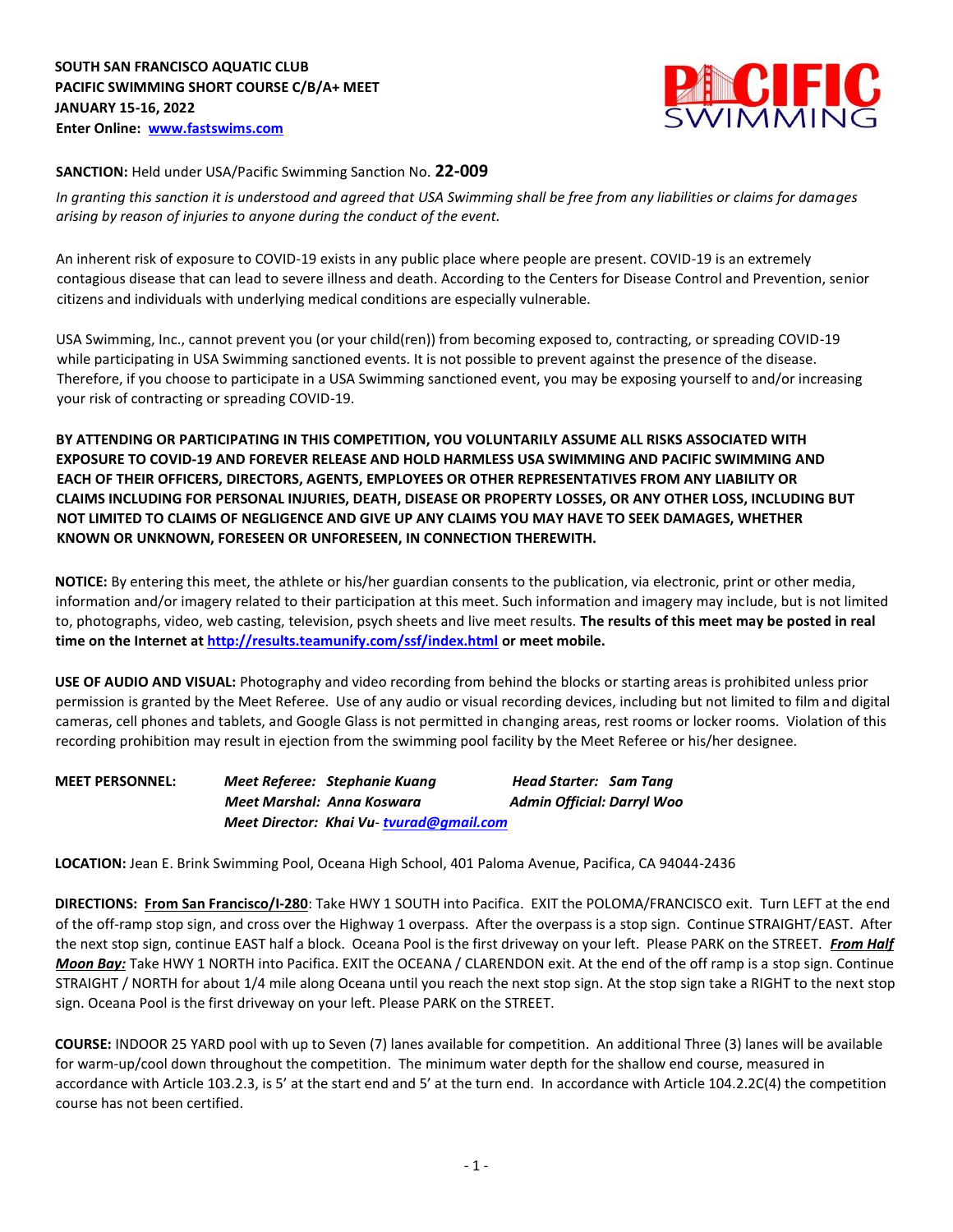- **TIME:** SESSION A (13 & Over and 11-12 GIRLS): Meet Begins at 8:30 AM, Warm Up is from 7:00-8:15 AM. SESSION B (10 & Under and 11-12 BOYS): Session B will begin 1 hour after Session A finishes, but not before 11:30 AM. Session B Warm-Ups will begin immediately after Session A finishes.
- **RULES:** Current USA and Pacific Swimming rules and warm-up procedures will govern the meet. A copy of these procedures will be posted at the Clerk-of-Course.
	- All events are timed finals.
	- All events will swim fast to slow.
	- Athletes may compete in **MAXIMUM of Three (3)** events per day.
	- All athletes ages 12 and under should complete competition within four (4) hours.

**•** Entries will be accepted until the number of splashes exceeds the estimated timeline, per the "Four-Hour Rule," based on the athlete's age and gender.

**•** If local conditions warrant it the Meet Referee, with the concurrence of the Meet Director, may require a mandatory scratch down. Immediate cash refunds will be made for any mandatory scratches.

**• All coaches and deck officials must wear their USA Swimming membership cards in a visible manner.**

**•** Pacific swimming states a strict no-refund policy after entering the meet. If no refund is desired, no further action needs to be taken, as there is no penalty for not showing for the meet.

**•** The local facilities guidelines, restrictions, and interpretation of the local public health guidelines shall be followed at the meet. All applicable San Mateo County, City of Pacific and State of California Public Health requirements for protection against COVID-19 will apply.

**•** All persons in the facility must be masked (with the exception of athletes during warm up, warm down, and actual competition). The Meet Director and Meet Referee may remove any individual who does not comply.

**•** No parents are allowed inside the pool.

**UNACCOMPANIED ATHLETES:** Any USA-S athlete-member competing at the meet must be accompanied by a USA Swimming member-coach for the purposes of athlete supervision during warm-up, competition and warm-down. If a coach-member of the athlete's USA-S Club does not attend the meet to serve in said supervisory capacity, it is the responsibility of the athlete or the athlete's legal guardian to arrange for supervision by a USA-S member-coach. The Meet Director or Meet Referee may assist the athlete in making arrangements for such supervision; however, it is recommended that such arrangements be made in advance of the meet by the athlete's USA-S Club Member-Coach.

**RACING STARTS:** Athletes must be certified by a USA-S member-coach as being proficient in performing a racing start, or must start the race in the water. It is the responsibility of the athlete or the athlete's legal guardian to ensure compliance with this requirement.

**RESTRICTIONS: •** Smoking and the use of other tobacco products is prohibited on the pool deck, in the locker rooms, in spectator

- seating, on standing areas and in all areas used by athletes, during the meet and during warm-up periods.
- Sale and use of alcoholic beverages is prohibited in all areas of the meet venue.
- No glass containers are allowed in the meet venue.
- No propane heater is permitted except for snack bar/meet operations.
- All shelters must be properly secured.
- Deck Changes are prohibited.

**•** Restricted access area the East and South ends of the swimming pool deck. Access only for Competitors, Coaches, Officials, and meet Staff/Volunteers and Timers. No Flash Photography.

**•** Destructive devices, to include but not limited to, explosive devices and equipment, firearms (open or concealed), blades, knives, mace, stun guns and blunt objects are strictly prohibited in the swimming facility and its surrounding areas. If observed, the Meet Referee or his/her designee may ask that these devices be stored safely away from the public or removed from the facility. Noncompliance may result in the reporting to law enforcement authorities and ejection from the facility. Law enforcement officers (LEO) are exempt per applicable laws.

**•** Operation of a drone, or any other flying apparatus, is prohibited over the venue (pools, athlete / coach areas, spectator areas and open ceiling locker rooms) any time athletes, coaches, officials and/or spectators are present.

**ELIGIBILITY:** • Athletes must be current members of USA-S and enter their name and registration number on the meet entry card as they are shown on their Registration Card. If this is not done, it may be difficult to match the athlete with the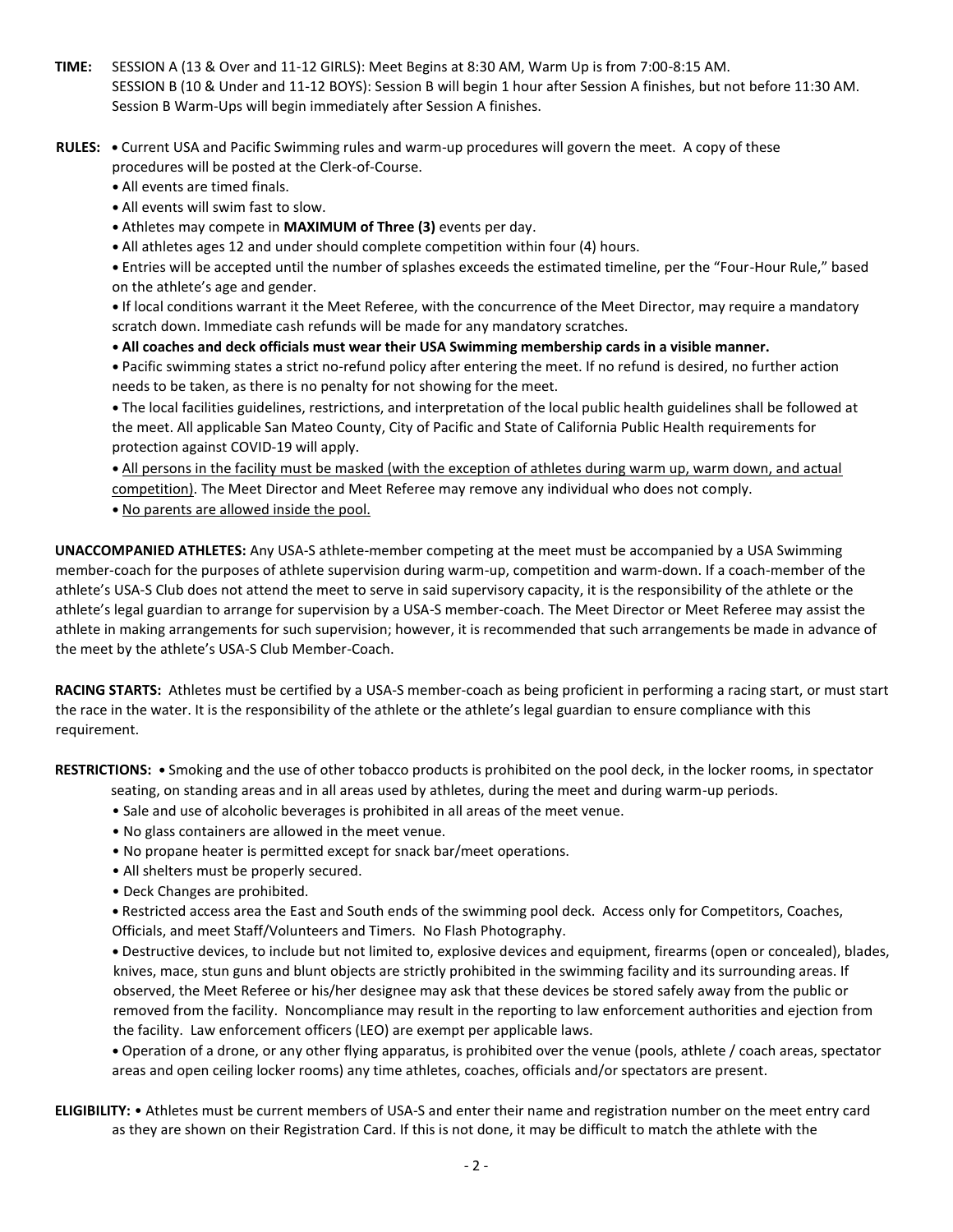registration and times database. The meet host will check all athlete registrations against the SWIMS database and if not found to be registered, the Meet Director shall accept the registration at the meet (a \$10 surcharge will be added to the regular registration fee). Duplicate registrations will be refunded by mail.

**•** Athletes in the "A" Division must have met at least USA Swimming Motivational "A" minimum time standard. Athletes in the "B" Division must have met at least the listed "B" minimum time standard. All entry times slower than the listed "B" time standard will be in the "C" Division.

• Entries with **"NO TIME" will be ACCEPTED**.

**•** Entry times submitted for this meet may be checked against a computer database and may be changed in accordance with Pacific Swimming Entry Time Verification Procedures.

**•** Athletes with a disability are welcome to attend this meet and should contact the Meet Director or Meet Referee regarding and special accommodations on entry times and seeding per Pacific Swimming policy.

**•** Athletes 19 years of age and over may compete in the meet for time only, no awards. Such athletes must have met standards for the 17-18 age group.

**•** The athlete's age will be the age of the athlete on the first day of the meet.

**ENTRY FEES:** \$4.50 per event plus an \$8.00 participation fee per athlete. Entries will be rejected if payment is not sent at time of request. Relays \$9.00 per relay team, clubs must enter their relays online or by mail/hand delivery by **11:59 pm January 5, 2022**. **Clubs may enter a maximum of two (2) relays per event.**

**ONLINE ENTRIES:** To enter online go to **[www.fastswims.com](http://www.fastswims.com/)** to receive an immediate entry confirmation. This method requires payment by credit card. FastSwims charges a processing fee for this service, 6.5% of the total Entry Fees plus \$0.75 per transaction, regardless of number of Athletes. Please note that the processing fee is a separate fee from the Entry Fees. If you do not wish to pay the processing fee, enter the meet using a mail entry. **Entering online is a convenience, is completely voluntary, and is in no way required or expected of an athlete by Pacific Swimming.** Online entries will be accepted through Wednesday, **January 5, 2022.**

**MAILED OR HAND DELIVERED ENTRIES**: Entries must be on the attached consolidated entry form. Forms must be filled out completely and printed clearly with the athlete's best time. Entries must be postmarked by midnight, Monday, **January 3, 2022** or hand delivered by 6:30 p.m. Wednesday, **January 5, 2022**. No late entries will be accepted. No refunds will be made, except mandatory scratch downs. Requests for confirmation of receipt of entries should include a self-addressed envelope.

**Make check payable to**: **South San Francisco Aquatic Club Mail entries to**: **Khai Vu 7228 Shannon Park Court SOUTH SAN FRANCISCO, CA 94080** 

**CHECK-IN:** The meet shall be pre-seeded. Athletes shall report to the bull-pen area at their scheduled time for each event.

**SCRATCHES:** Any athlete not reporting for or competing in an individual timed final event that they have checked in for shall not be penalized.

**AWARDS:** None

**ADMISSION:** Free. Meet programs will be available for a reasonable fee.

**SNACK BAR & HOSPITALITY:** A snack bar will be available throughout the competition. Coaches and working deck officials will be provided lunch. Hospitality will serve refreshments to timers and volunteers.

**MISCELLANEOUS:** No overnight parking is allowed. Facilities will not be provided after meet hours.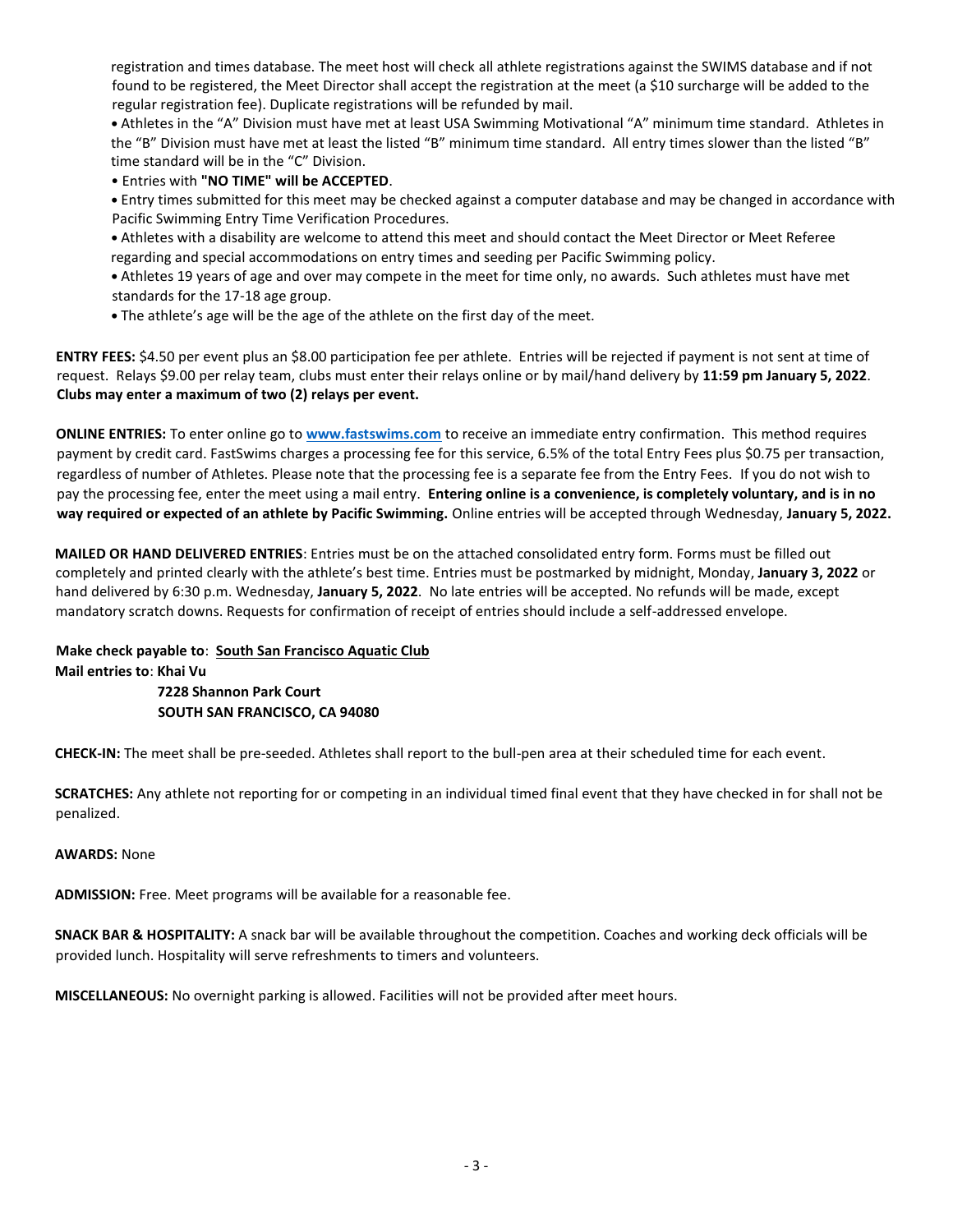**MINIMUM OFFICIALS:** Clubs must follow Zone 1 North rules for providing officials. Each club must provide officials for each session according to the number of athletes entered in that session, following the table below. Clubs that do not provide sufficient officials must provide coaches to act in the place of officials

| Club athletes entered in session | Trained and carded officials requested  |
|----------------------------------|-----------------------------------------|
| $1 - 10$                         |                                         |
| $11 - 25$                        |                                         |
| 26-50                            |                                         |
| 51-75                            |                                         |
| 76-100                           |                                         |
| 100 or more                      | 5 (+1 for every additional 25 athletes) |

## **EVENT SUMMARY**

| <b>SATURDAY</b> |              |          |          |          | <b>SUNDAY</b>     |          |           |          |                   |  |  |  |
|-----------------|--------------|----------|----------|----------|-------------------|----------|-----------|----------|-------------------|--|--|--|
| 8 & UN          | $9 - 10$     | 11-12    | 13 & 14  | 15 & O   | <b>8 &amp; UN</b> | $9 - 10$ | $11 - 12$ | 13 & 14  | <b>15 &amp; O</b> |  |  |  |
| 100 F.R.        | 200 F.R.     | 200 F.R. | 200 F.R. | 200 F.R. | 100 M.R.          | 200 M.R. | 200 M.R.  | 200 M.R. | 200 M.R.          |  |  |  |
| <b>25 FL</b>    | 50 FL        | 50 FL    | 100 FL   | 100 FL   | <b>25 BK</b>      | 50 BK    | 50 BK     | 100 BK   | 100 BK            |  |  |  |
| <b>25 FR</b>    | <b>50 FR</b> | 50 FR    | 50 FR    | 50 FR    | 25 BR             | 50 BR    | 50 BR     | 100 BR   | 100 BR            |  |  |  |
| <b>50 BR</b>    | 100 BR       | 100 BR   | 200 FR   | 200 FR   | 100 FR            | 100 BK   | 100 BK    | 200 BK   | 200 BK            |  |  |  |
| 100 IM          | 100 IM       | 100 IM   | 200 IM   | 200 IM   | 50 FR             | 100 FR   | 100 FR    | 100 FR   | <b>100 FR</b>     |  |  |  |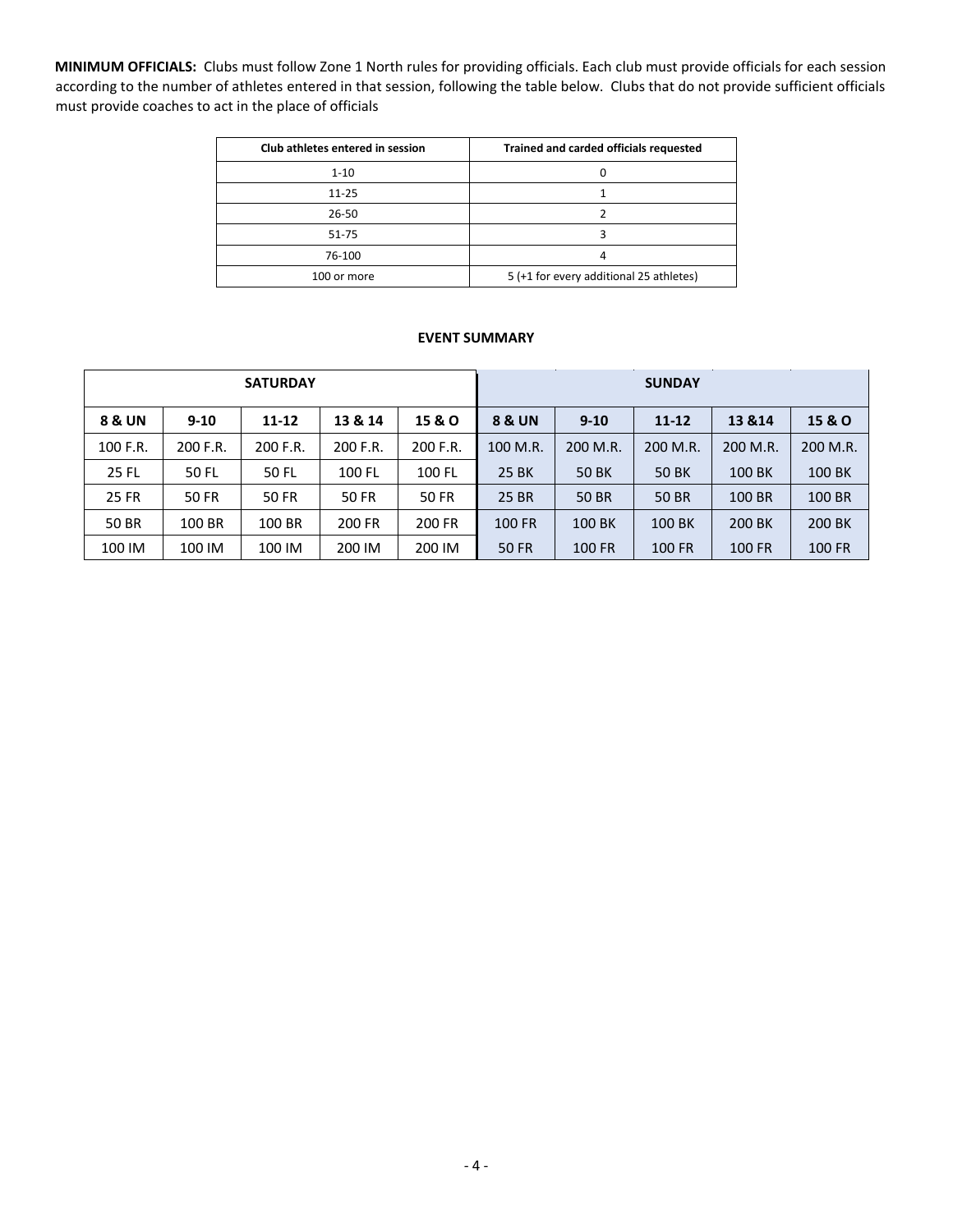## **ORDER OF EVENTS**

|                         | SATURDAY, JAN. 15th |             |       | SUNDAY, JAN. 16th |             |  |  |  |  |  |  |
|-------------------------|---------------------|-------------|-------|-------------------|-------------|--|--|--|--|--|--|
|                         | <b>SESSION A</b>    |             |       | <b>SESSION A</b>  |             |  |  |  |  |  |  |
| Girls                   |                     | <b>Boys</b> | Girls |                   | <b>Boys</b> |  |  |  |  |  |  |
| EVT#                    | <b>Event</b>        | EVT#        | EVT#  | <b>Event</b>      | EVT#        |  |  |  |  |  |  |
| 1                       | 11-12 200 FR-R      |             | 61    | 11-12 200 Med-R   |             |  |  |  |  |  |  |
| 3                       | 13-14 200 FR-R      | 4           | 63    | 13-14 200 Med-R   | 64          |  |  |  |  |  |  |
| 5                       | 15-UP 200 FR-R      | 6           | 65    | 15-UP 200 Med-R   | 66          |  |  |  |  |  |  |
| $\overline{\mathbf{z}}$ | 11-12 50 Fly        |             | 67    | 11-12 50 Back     |             |  |  |  |  |  |  |
| 9                       | 13-14 100 Fly       | 10          | 69    | 13-14 100 Back    | 70          |  |  |  |  |  |  |
| 11                      | 15-O 100 Fly        | 12          | 71    | 15-O 100 Back     | 72          |  |  |  |  |  |  |
| 13                      | 11-12 50 Free       |             | 73    | 11-12 50 Breast   |             |  |  |  |  |  |  |
| 15                      | 13-14 50 Free       | 16          | 75    | 13-14 100 Breast  | 76          |  |  |  |  |  |  |
| 17                      | 15-O 50 Free        | 18          | 77    | 15-0 100 Breast   | 78          |  |  |  |  |  |  |
| 19                      | 11-12 100 Breast    |             | 79    | 11-12 100 Back    |             |  |  |  |  |  |  |
| 21                      | 13-14 200 Free      | 22          | 81    | 13-14 200 Back    | 82          |  |  |  |  |  |  |
| 23                      | 15-O 200 Free       | 24          | 83    | 15-O 200 Back     | 84          |  |  |  |  |  |  |
| 25                      | 11-12 100 I.M.      |             | 85    | 11-12 100 Free    |             |  |  |  |  |  |  |
| 27                      | 13-14 200 I.M.      | 28          | 87    | 13-14 100 Free    | 88          |  |  |  |  |  |  |
| 29                      | 15-0 200 I.M.       | 30          | 89    | 15-O 100 Free     | 90          |  |  |  |  |  |  |
|                         | <b>SESSION B</b>    |             |       | <b>SESSION B</b>  |             |  |  |  |  |  |  |
| Girls                   |                     | <b>Boys</b> | Girls |                   | <b>Boys</b> |  |  |  |  |  |  |
| EVT#                    | <b>Event</b>        | EVT#        | EVT#  | <b>Event</b>      | EVT#        |  |  |  |  |  |  |
| 31                      | 9-10 200 FR-R       | 32          | 91    | 9-10 200 Med-R    | 92          |  |  |  |  |  |  |
|                         | 11-12 200 FR-R      | 34          |       | 11-12 200 Med-R   | 94          |  |  |  |  |  |  |
| 35                      | 8-U 100 FR-R        | 36          | 95    | 8-U 100 Med-R     | 96          |  |  |  |  |  |  |
| 37                      | 9-10 50 Fly         | 38          | 97    | 9-10 50 Back      | 98          |  |  |  |  |  |  |
|                         | 11-12 50 Fly        | 40          |       | 11-12 50 Back     | 100         |  |  |  |  |  |  |
| 41                      | 8-UN 25 Fly         | 42          | 101   | 8-UN 25 Back      | 102         |  |  |  |  |  |  |
| 43                      | 9-10 50 Free        | 44          | 103   | 9-10 50 Breast    | 104         |  |  |  |  |  |  |
|                         | 11-12 50 Free       | 46          |       | 11-12 50 Breast   | 106         |  |  |  |  |  |  |
| 47                      | 8-UN 25 Free        | 48          | 107   | 8-UN 25 Breast    | 108         |  |  |  |  |  |  |
| 49                      | 9-10 100 Breast     | 50          | 109   | 9-10 100 Back     | 110         |  |  |  |  |  |  |
|                         | 11-12 100 Breast    | 52          |       | 11-12 100 Back    | 112         |  |  |  |  |  |  |
| 53                      | 8-UN 50 Breast      | 54          | 113   | 8-UN 100 Free     | 114         |  |  |  |  |  |  |
| 55                      | 9-10 100 I.M.       | 56          | 115   | 9-10 100 Free     | 116         |  |  |  |  |  |  |
|                         | 11-12 100 I.M.      | 58          |       | 11-12 100 Free    | 118         |  |  |  |  |  |  |
| 59                      | 8-UN 100 I.M.       | 60          | 119   | 8-UN 50 Free      | 120         |  |  |  |  |  |  |

| TURDAY, JAN. 15th |             |                  | SUNDAY, JAN. 16th |      |  |  |  |  |
|-------------------|-------------|------------------|-------------------|------|--|--|--|--|
| <b>SESSION A</b>  |             |                  | <b>SESSION A</b>  |      |  |  |  |  |
|                   | <b>Boys</b> | Girls            |                   |      |  |  |  |  |
| Event             | EVT#        | EVT#             | Event             | EVT# |  |  |  |  |
| 11-12 200 FR-R    |             | 61               | 11-12 200 Med-R   |      |  |  |  |  |
| 13-14 200 FR-R    | 4           | 63               | 13-14 200 Med-R   | 64   |  |  |  |  |
| 15-UP 200 FR-R    | 6           | 65               | 15-UP 200 Med-R   | 66   |  |  |  |  |
| 11-12 50 Fly      |             | 67               | 11-12 50 Back     |      |  |  |  |  |
| 13-14 100 Fly     | 10          | 69               | 13-14 100 Back    | 70   |  |  |  |  |
| 15-O 100 Fly      | 12          | 71               | 15-O 100 Back     | 72   |  |  |  |  |
| 11-12 50 Free     |             | 73               | 11-12 50 Breast   |      |  |  |  |  |
| 13-14 50 Free     | 16          | 75               | 13-14 100 Breast  | 76   |  |  |  |  |
| 15-O 50 Free      | 18          | 77               | 15-O 100 Breast   | 78   |  |  |  |  |
| 11-12 100 Breast  |             | 79               | 11-12 100 Back    |      |  |  |  |  |
| 13-14 200 Free    | 22          | 81               | 13-14 200 Back    | 82   |  |  |  |  |
| 15-O 200 Free     | 24          | 83               | 15-O 200 Back     | 84   |  |  |  |  |
| 11-12 100 I.M.    |             | 85               | 11-12 100 Free    |      |  |  |  |  |
| 13-14 200 I.M.    | 28          | 87               | 13-14 100 Free    | 88   |  |  |  |  |
| 15-0 200 I.M.     | 30          | 89               | 15-0 100 Free     | 90   |  |  |  |  |
| <b>SESSION B</b>  |             | <b>SESSION B</b> |                   |      |  |  |  |  |
|                   | <b>Boys</b> | Girls            | <b>Boys</b>       |      |  |  |  |  |
| Event             | EVT#        | EVT#             | Event             | EVT# |  |  |  |  |
| 9-10 200 FR-R     | 32          | 91               | 9-10 200 Med-R    | 92   |  |  |  |  |
| 11-12 200 FR-R    | 34          |                  | 11-12 200 Med-R   | 94   |  |  |  |  |
| 8-U 100 FR-R      | 36          | 95               | 8-U 100 Med-R     | 96   |  |  |  |  |
| 9-10 50 Fly       | 38          | 97               | 9-10 50 Back      | 98   |  |  |  |  |
| 11-12 50 Fly      | 40          |                  | 11-12 50 Back     | 100  |  |  |  |  |
| 8-UN 25 Fly       | 42          | 101              | 8-UN 25 Back      | 102  |  |  |  |  |
| 9-10 50 Free      | 44          | 103              | 9-10 50 Breast    | 104  |  |  |  |  |
| 11-12 50 Free     | 46          |                  | 11-12 50 Breast   | 106  |  |  |  |  |
| 8-UN 25 Free      | 48          | 107              | 8-UN 25 Breast    | 108  |  |  |  |  |
| 9-10 100 Breast   | 50          | 109              | 9-10 100 Back     | 110  |  |  |  |  |
| 11-12 100 Breast  | 52          |                  | 11-12 100 Back    | 112  |  |  |  |  |
| 8-UN 50 Breast    | 54          | 113              | 8-UN 100 Free     | 114  |  |  |  |  |
| 9-10 100 I.M.     | 56          | 115              | 9-10 100 Free     | 116  |  |  |  |  |
| 11-12 100 I.M.    | 58          |                  | 11-12 100 Free    | 118  |  |  |  |  |
| 8-UN 100 I.M.     | 60          | 119              | 8-UN 50 Free      | 120  |  |  |  |  |

Use the following URL to find the time standards: http://www.pacswim.org/swim-meet-times/standards